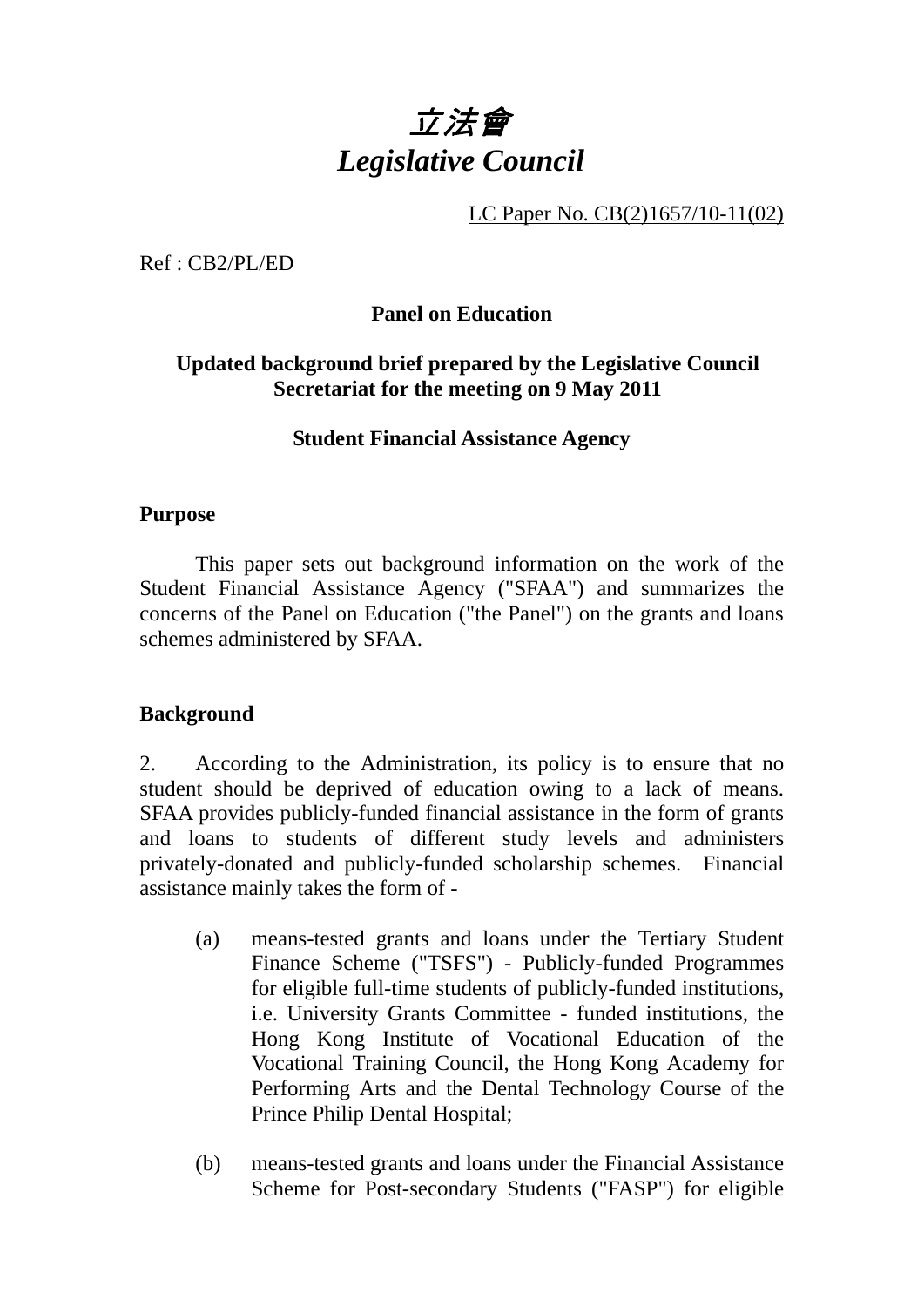full-time students aged 25 or below pursuing locally-accredited, self-financing post-secondary education programmes;

- (c) non-means tested loans for eligible students of publicly-funded institutions, and eligible students pursuing accredited post-secondary programmes, courses offered by the Hong Kong Shue Yan University and the Open University of Hong Kong, and eligible continuing and professional education courses provided in Hong Kong by registered schools, non-local universities and recognised training bodies;
- (d) allowances under the Student Travel Subsidy Scheme for needy students who are receiving formal primary or secondary education or attending a full-time day course up to first degree, provided that these students are living beyond 10 minutes' walking distance from their schools and have passed the means test;
- (e) fee remission under the Examination Fee Remission Scheme for needy Secondary  $5^*$  and Secondary 7 students taking public examinations conducted by the Hong Kong Examinations and Assessment Authority;
- (f) means-tested grants under the School Textbook Assistance Scheme for students in public sector schools and local private schools under the Direct Subsidy Scheme;
- (g) means-tested grants under the Subsidy Scheme for Internet Access Charges for low-income families with children who are full-time students receiving education at primary or secondary level;
- (h) fee remission under the Kindergarten and Child Care Centre Fee Remission Scheme for needy children attending kindergartens and child care centres;

<u>.</u>

With the implementation of the New Senior Secondary academic structure from the 2009-2010 academic year, the Hong Kong Diploma of Secondary Education Examination ("HKDSEE") will be introduced in 2012 with a view to replacing the Hong Kong Certificate of Education Examination and the Hong Kong Advanced Level Examination. The Administration has proposed to extend the Examination Fee Remission Scheme to eligible students sitting for HKDSEE from the 2011-2012 school year.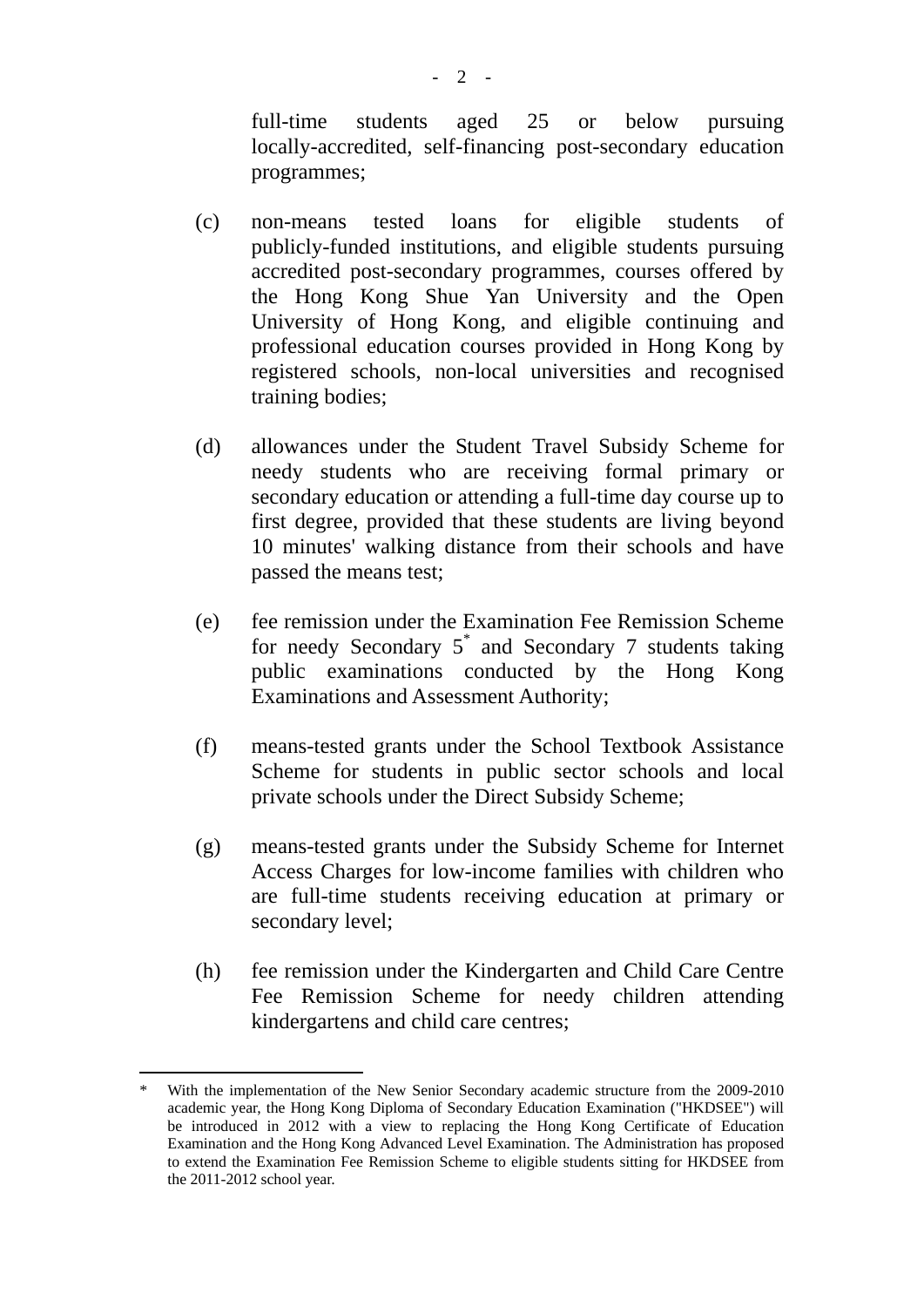- (i) tuition fee reimbursement under the Continuing Education Fund for eligible persons pursuing continuing education and training in specified sectors;
- (j) tuition fee reimbursement under the Project Yi Jin for eligible students completing modules under Project Yi Jin; and
- (k) tuition fee reimbursement under the Financial Assistance Scheme for Designated Evening Adult Education Courses for eligible students attending designated evening secondary courses.

3. SFAA is also responsible for assessing the eligibility of applicants under the Pre-primary Education Voucher Scheme from the 2007-2008 academic year onwards. In the 2009-2010 academic year, SFAA received a total of about 807 000 applications under the various student financial assistance schemes.

## **Deliberations of the Panel**

4. The Panel discussed the implementation of an Integrated Student Financial Assistance System at its meeting on 18 March 2010. It had also discussed issues relating to the various grants and loan schemes administered by SFAA at a number of meetings. Members were concerned in particular about the non-means-tested loan schemes. The issues of concerns raised by members are summarized in the ensuing paragraphs.

The risk-adjusted factor

5. Members noted the current operation of the three non-means-tested loan schemes for post-secondary students, namely the Non-means-tested Loan Scheme applicable to full-time students eligible for TSFS ("NLSFT"), the Non-means-tested Loan Scheme applicable to full-time students eligible for FASP ("NLSPS"), and the Extended Non-means-tested Loan Scheme applicable to students pursuing part-time programmes and continuing and professional education courses ("ENLS"). These schemes aimed to provide loans to post-secondary students who were unable or unwilling to go through the income and asset tests under and to those who were not eligible for TSFS and FASP.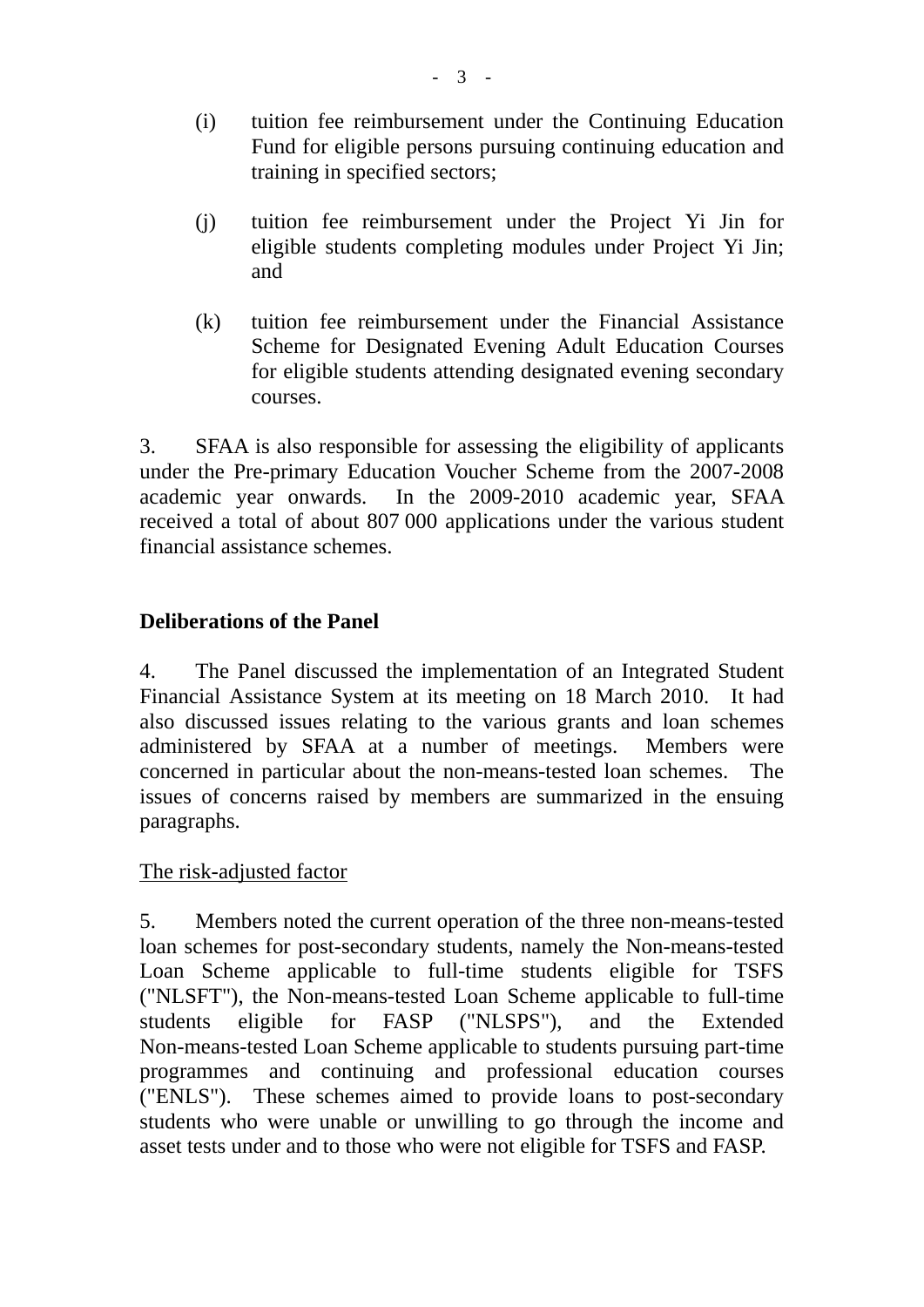6. These non-means-tested schemes were administered by SFAA in an integrated manner and operated on a no-gain-no-loss and full-cost-recovery basis to ensure the proper use of public money. The interest rate was set at the Government's no-gain-no-loss interest rate plus a 1.5% risk-adjusted factor ("RAF") to cover the Government's risk in disbursing unsecured loans. The Government reviewed the no-gain-no-loss interest rate at the end of each month according to changes in the best lending rate in the month and adjusted the rate with effect from the first day of the following month.

7. Members were concerned that the adoption of RAF under the various non-means tested schemes imposed undue financial burden on students. Some members suggested that students who had made repayments on schedule should be reimbursed with the interest accrued under RAF. At the meeting on 9 February 2009, the Panel passed a motion urging the Administration, among others, to remove RAF permanently.

8. According to the Administration, the removal of RAF would only reduce the repayment amount of each student by \$100 per month on average but it would cost \$77 million to taxpayers on an annual basis. The removal of RAF would run counter to the full-cost-recovery principle of the non-means-tested loan schemes. Since the loans were not subject to means test and unsecured, the Administration considered it necessary to impose the levy of RAF at 1.5% to safeguard the possible loss of the Government due to default in repayment of the loans.

#### The default problem

9. The default situation of the non-means-tested loan schemes was another major concern of members. They noted that both the number of defaulting accounts and the total outstanding amounts involved had been increasing in recent years, particularly in respect of NLSPS and ENLS. The respective increases in the number of default cases for the three non-means-tested schemes from the 2008-2009 academic year to the 2010-2011 academic year (as at 31 January 2011) are in **Appendix I.**

10. Members were of the view that the fundamental issue lay with the current criteria for the provision of means-tested-grants and loans which had remained unchanged for many years. Many expenditure items which had become a necessity nowadays, such as computer expenses and property mortgage repayments, were not taken into account in assessing the expenditure of applicant families. As a result, many students of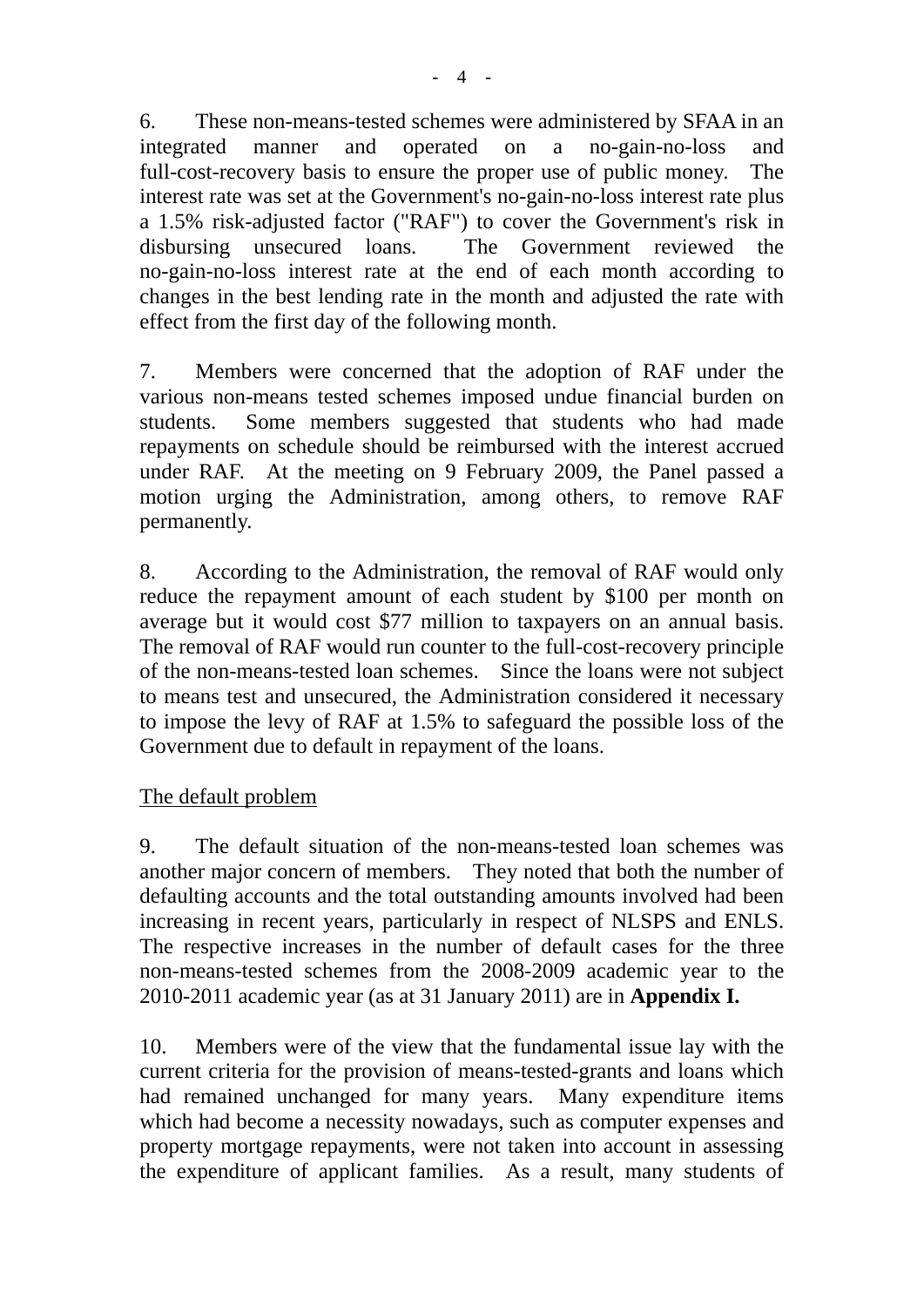low-income families were not eligible for grants and low-interest loans. The exceedingly high tuition fee charged by some profit-making institutions beyond the means of many families was another reason for the increasing number of applications for the non-means-tested loans.

11. Members had made various suggestions to address the default problem. There was a view that for full-time students, loan interest should be accrued only upon their graduation. It was also suggested that the interest accrued should be reimbursed to students after they had fully repaid their loans. Members also suggested that the interest accrued should be waived until the loan borrowers had successfully found employment. Furthermore, members proposed the adoption of a progressive repayment system under which the repayment amount should be smaller in the first few years after graduation, and increase progressively in subsequent years.

12. According to the Administration, waiving the interest accrued during the loan borrowers' study period under the non-means-tested loan schemes would be tantamount to changing the no-gain-no-loss principle of the schemes and would cost \$52 million to taxpayers on an annual basis. In order to enhance the operation of the non-means-tested schemes, SFAA had commenced a review on the operation of the non-means-tested loan schemes in 2010. Phase 1 of the public consultation was conducted between 15 March and 15 June 2010. SFAA was considering the views received and would draw up proposals on how to improve the operation of the loan schemes, including RAF. SFAA aimed to take forward Phase 2 of the public consultation in late 2011.

#### Recovery of debts

13. Members considered it important to educate loan borrowers about their obligations to repay loans. Members were concerned about the effectiveness of the existing mechanism and measures to recover arrears from defaulting borrowers.

14. The Administration advised that it had enhanced publicity on prudent financial management to address the problem of default payments. It had collaborated with post-secondary institutions to brief students on various loan schemes and loan repayment arrangements, and remind them of the need to consider seriously their repayment ability before applying for the loans. SFAA had reviewed the debt collection process, streamlined the workflow, and deployed additional staffing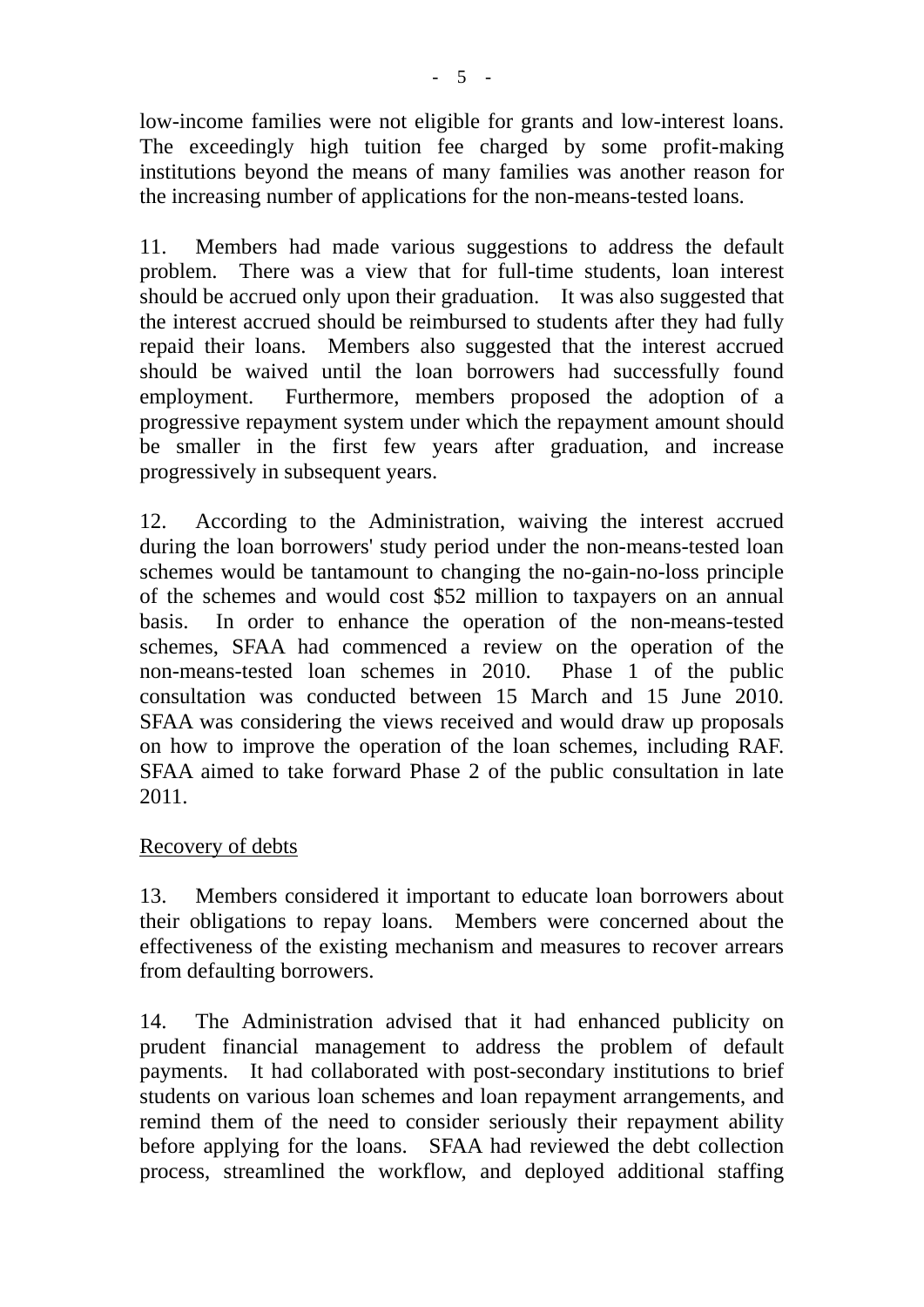resources to expedite debt recovery through legal means. SFAA had been seeking the advice of the Joint Committee of Student Finance ("JCSF") on measures to reduce the number of default cases. Some members of JCSF suggested that SFAA should provide information on the defaulters to relevant credit reference agencies so as to deter loan borrowers from defaulting loan repayment without reasons. SFAA was considering the feasibility of the suggestion, and would consult JCSF further on the proposal.

#### Relief measures and assistance to loan borrowers with financial difficulties

15. On 26 May 2009, the Financial Secretary announced a package of relief measures to mitigate the impact of the economic downturns on the livelihood of citizens. Members supported the Administration's proposal for providing two relief measures on student finance to alleviate the financial burden of needy families including the provision of a one-off grant of \$1,000 for each needy student and the extension of the total loan repayment period for a maximum of two years without charging interest during the deferment period for student loan borrowers with proven repayment difficulties, on an application basis for a period of two years from 1 August 2009 to 31 July 2011. While welcoming these measures, members enquired about the availability of other measures to help loan borrowers with financial difficulties.

16. The Administration advised that loan borrowers who had difficulties in repaying the loans due to further study in full-time courses, financial hardship or serious illness might apply for deferment of loan repayment with support of documentary proof. The total number of approved deferment cases under both the means-tested and non-means-tested loan schemes in the 2008-2009 financial year was around 6 000, with an average approval rate of over 80%.

#### Integrated Student Financial Assistance System

17. To enhance the effectiveness and efficiency of its operations, SFAA commissioned the Efficiency Unit ("EU") to conduct a holistic Business Process Review in February 2006. As a result of the review, EU recommended that SFAA should adopt a new service delivery mode under which applications should be processed on a household basis and the operations of SFAA should be supported by an integrated function-based computer system, i.e. an Integrated Student Financial Assistance System ("ISFAST"), to replace the current scheme-based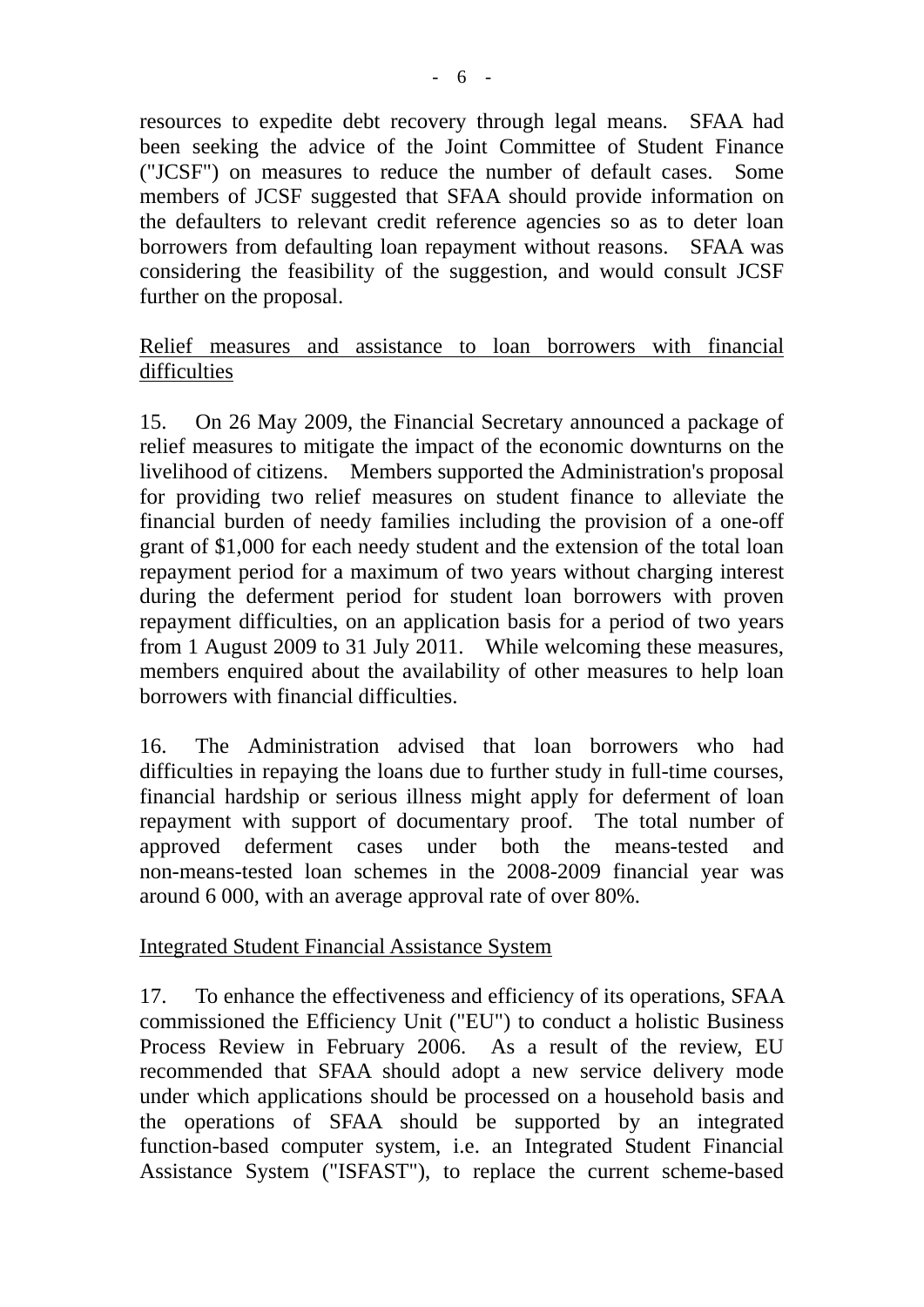mode of operations in terms of both staffing and computer system. At the Panel meeting on 18 March 2010, SFAA sought members' views on the proposal to implement ISFAST with a total non-recurrent expenditure of \$65.371 million over seven years from the 2010-2011 academic year to the 2016-2017 academic year.

18. While supporting in principle the implementation of ISFAST, members expressed concern whether it would ensure correctness and completeness of information provided by applicants and rectification of deficiencies and vetting errors identified, such as omission of applicants' signature, failure to take into account certain information of applicants and take legal action against loan defaulters within the time-bar limit.

19. According to SFAA, ISFAST would incorporate functions to enable risk-profiling of applications, thereby improving the quality and effectiveness of vetting and counter-checking. With the change from scheme-based mode to function-based mode of SFAA's computer system, the administration of various schemes by SFAA would be improved. ISFAST would also incorporate case management functions with tracking of case progress to enhance monitoring of default cases and ensure that timely legal action would be taken against loan defaulters.

20. The funding proposal was approved by the Finance Committee at its meeting on 23 April 2010.

# Eligibility for financial assistance

21. During the discussion on the Examination Fee Remission Scheme at the Panel meeting on 11 April 2011, some members expressed the view that with the implementation of the statutory minimum wage on 1 May 2011, the Administration should review the income thresholds of the financial assistance schemes administered by SFAA to ensure that students who were currently eligible for assistance under the schemes would not become ineligible due to an increase in household income arising from the implementation of the statutory minimum wage. In the context of the discussion on the School Textbook Assistance Scheme at the Panel meeting on 21 October 2010, some members opined that the Administration should consider relaxing the income thresholds for eligibility for the financial assistance schemes administered by SFAA with a view to providing more financial assistance to the underprivileged families.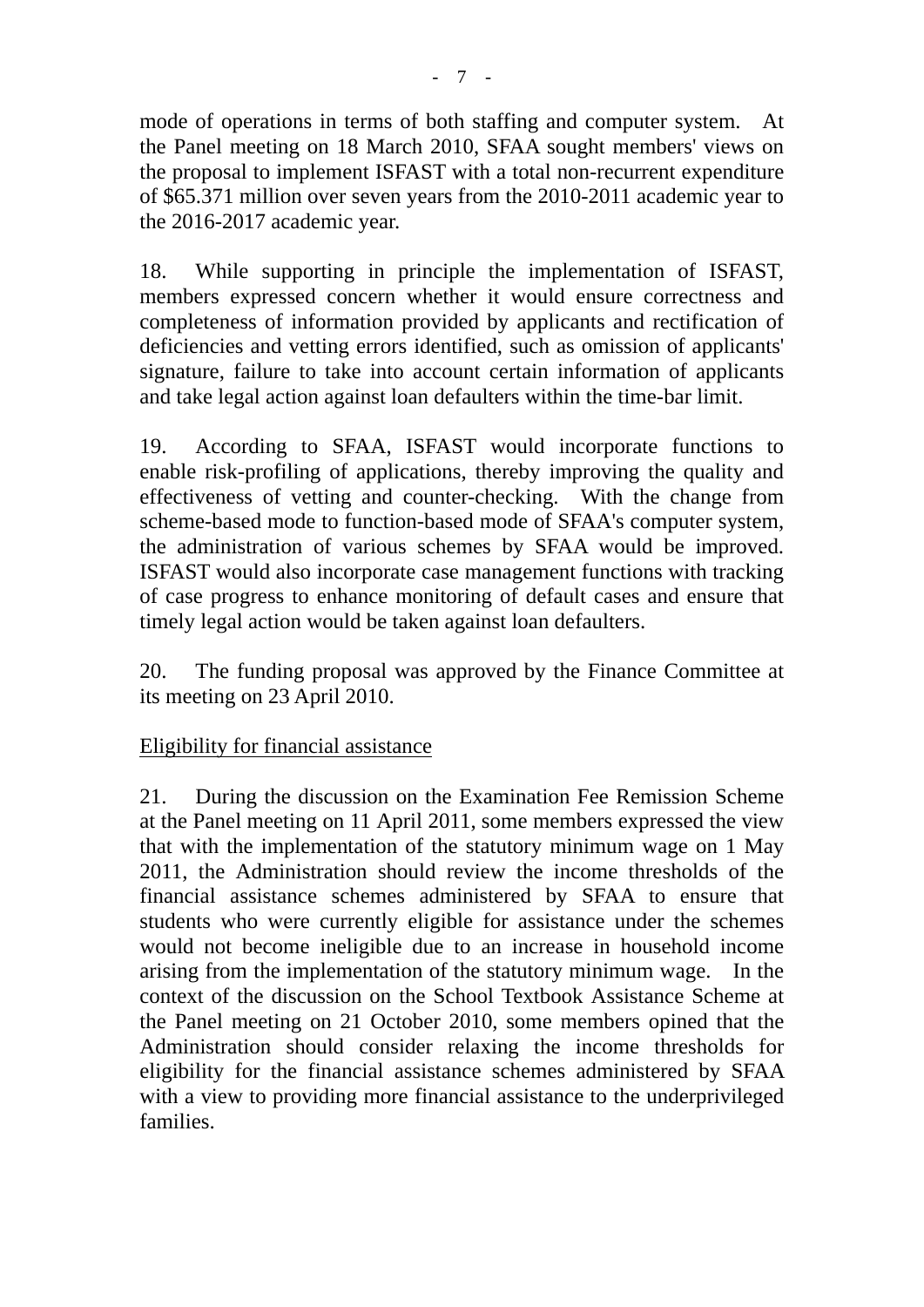#### **Recent initiatives to enhance assistance to needy students**

#### Increasing the income threshold for full level of assistance

22. In the 2011-2012 Budget, the Administration has announced a number of initiatives to provide greater support to needy students. In respect of the financial assistance schemes administered by SFAA, the Education Bureau ("EDB") has proposed to relax the income ceiling for full assistance under the existing means test mechanism of SFAA starting from the 2011-2012 academic year, so that more low-income families passing the means test can receive full level of assistance.

#### Adjusting the tiers of assistance

23. At present, there are more than 10 different tiers of financial assistance for post-secondary students, and the level of financial assistance for an applicant is assessed with reference to the "Adjusted Family Income" Formula. EDB has proposed to adjust the tiered structure of the financial assistance schemes for post-secondary students, so that those post-secondary students who are not on full assistance can receive a higher amount of assistance.

#### Providing an additional academic expenses grant

24. Currently, post-secondary students who pass the means test of TSFS and FASP can receive a grant to help cover tuition fees and another grant to help meet academic expenses. For academic expenses, the maximum amount of the grant currently ranges from \$3,210 to \$34,380 per year, depending on the types, disciplines and levels of the study programmes.

25. EDB has proposed that starting from the 2011-2012 academic year, an additional amount of academic expenses grant of up to \$1,000 be offered to all post-secondary students eligible for academic expenses grant, subject to the outcome of their means test. The needy students may make use of the sum total of academic expenses grant to acquire, replace or enhance necessary study aids, including computer and related equipment. This additional amount of grant will be adjusted annually as part of the academic expenses grant in accordance with the established price adjustment mechanism.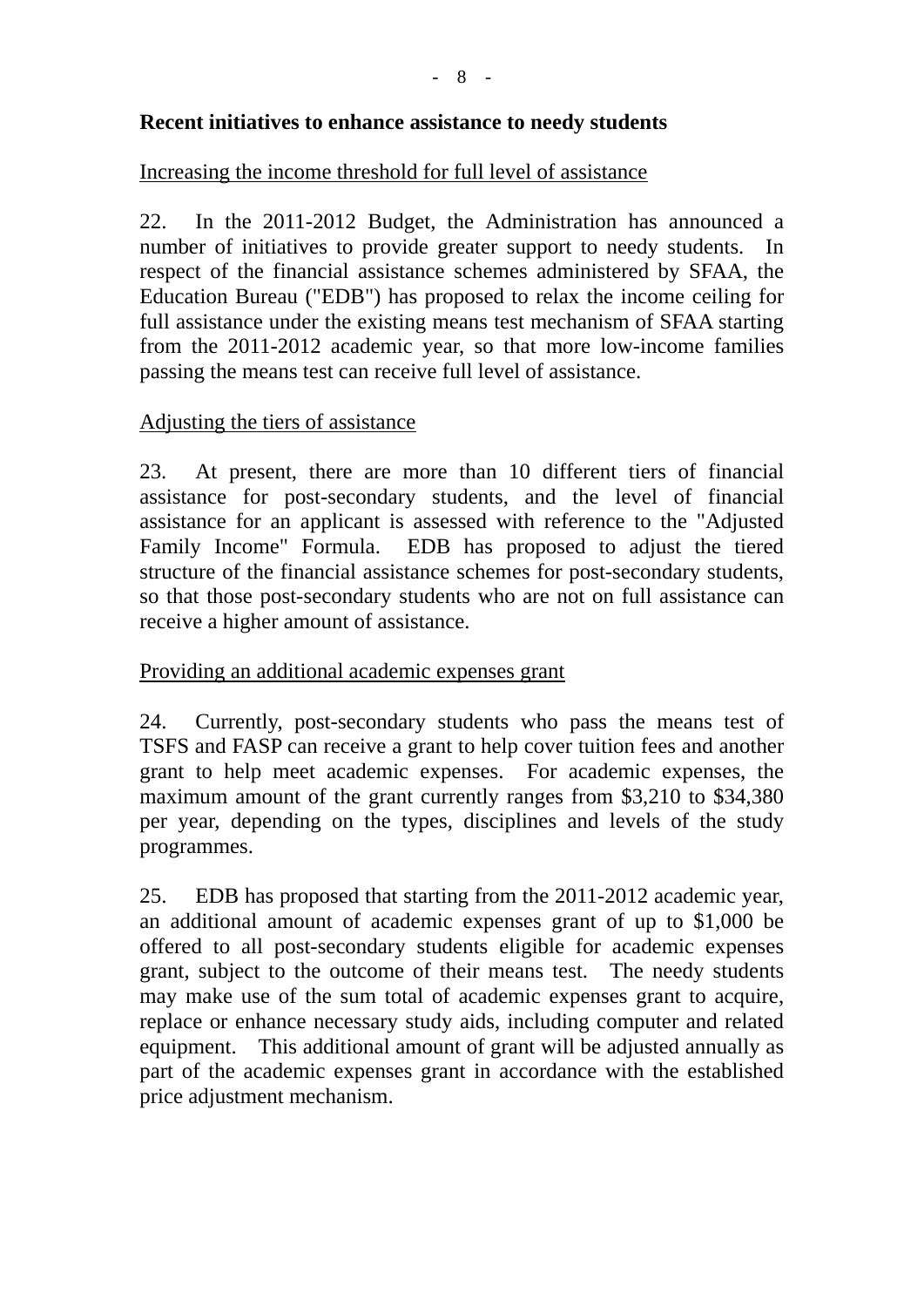26. The Administration will brief members on the details of the measures to enhance the assistance provided by SFAA to needy students at the upcoming Panel meeting on 9 May 2011.

#### **Relevant papers**

27. A list of the relevant papers on the Legislative Council website is in **Appendix II**.

Council Business Division 2 Legislative Council Secretariat 5 May 2011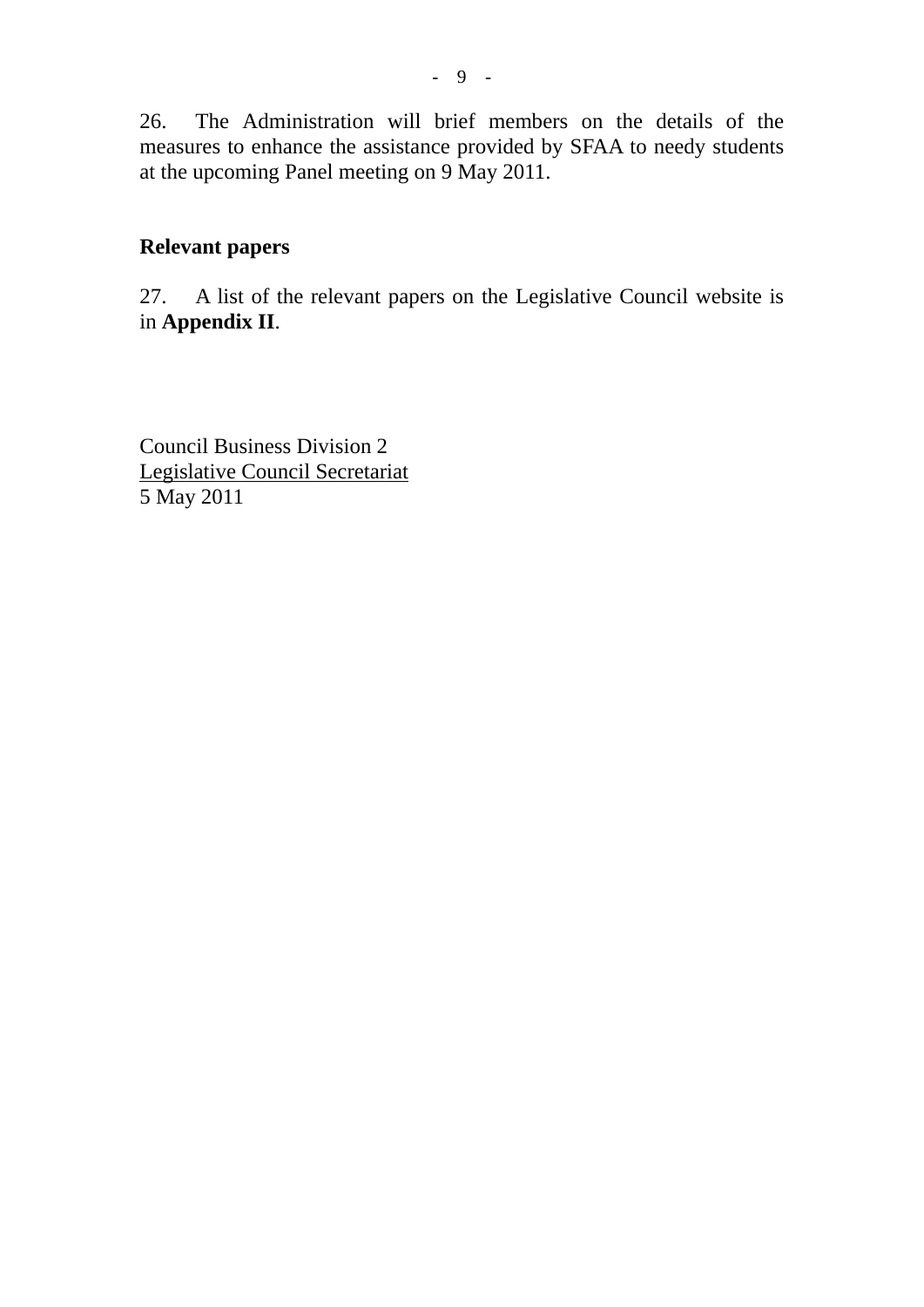#### **Appendix I**

|                                | Academic year |           |            |
|--------------------------------|---------------|-----------|------------|
|                                | 2008-2009     | 2009-2010 | 2010-2011* |
| <b>NLSFT</b>                   |               |           |            |
| No. of default cases           | 2 1 5 6       | 1946      | 1 7 7 5    |
| Amount in default (\$ million) | 39.83         | 39.93     | 38.66      |
| <b>NLSPS</b>                   |               |           |            |
| No. of default cases           | 1656          | 1 9 0 9   | 1 7 7 3    |
| Amount in default (\$ million) | 38.89         | 50.32     | 53.87      |
| <b>ENLS</b>                    |               |           |            |
| No. of default cases           | 9 3 6 5       | 9 7 5 1   | 9 8 20     |
| Amount in default (\$ million) | 96.86         | 117.39    | 124.90     |

#### **Number of default cases and the amount involved from the 2008-2009 to 2010-2011 academic years**

\* As at 31 January 2011

Notes:

NLSFT – Non-means-tested Loan Scheme for full-time students covered under TSFS

NLSPS – Non-means-tested Loan Scheme for full-time students covered under FASP

ENLS – Extended Non-means-tested Loan Scheme for students pursuing part-time programmes and continuing and professional education courses

Source: Extracted from SFAA's replies to Legislative Council Members' initial written questions in examining the Estimates of Expenditure 2011-2012.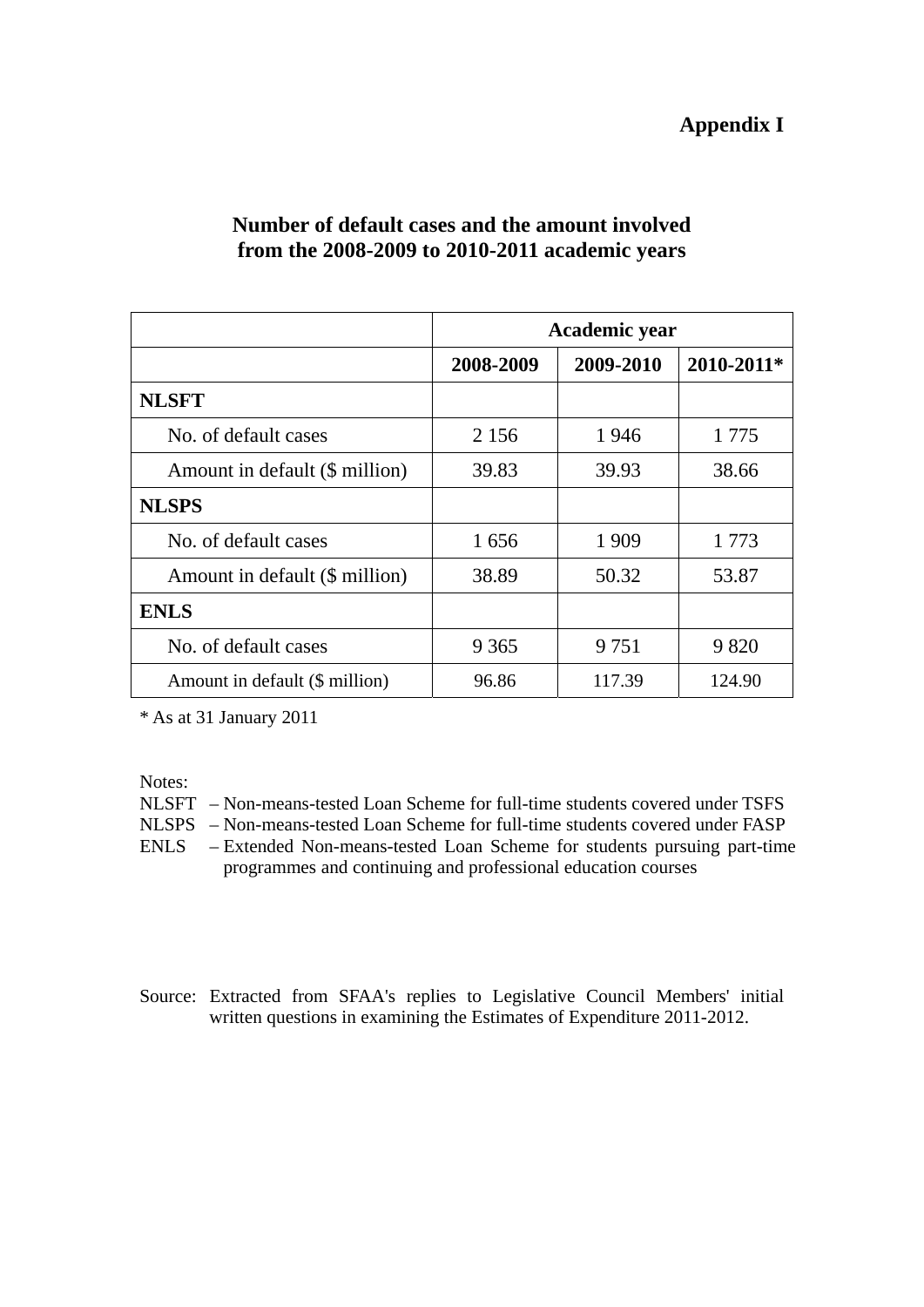| <b>Committee</b>          | Date of<br>meeting                     | Paper                                                             |
|---------------------------|----------------------------------------|-------------------------------------------------------------------|
| Legislative Council       | 16.11.2005                             | <b>Official Record of Proceedings</b><br>Pages 56 - 67 (Question) |
| Panel on Education        | 26.1.2006<br>(Item II)                 | <u>Agenda</u><br><b>Minutes</b>                                   |
| Panel on Education        | 27.3.2006<br>(Item IV)                 | <u>Agenda</u><br><b>Minutes</b>                                   |
| <b>Finance Committee</b>  | 19.5.2006                              | <b>Minutes</b><br>$FCR(2006-07)9$                                 |
| <b>Panel on Education</b> | 11.12.2006<br>(Item IV)                | <u>Agenda</u><br><b>Minutes</b>                                   |
| Legislative Council       | 23.1.2008                              | <b>Official Record of Proceedings</b><br>Pages 69 - 72 (Question) |
| <b>Finance Committee</b>  | 31.3.2008,<br>$1, 2, 3 \&$<br>7.4.2008 | <b>Minutes</b>                                                    |
| Panel on Education        | 14.4.2008<br>(Item IV)                 | <b>Agenda</b><br><b>Minutes</b>                                   |
| Legislative Council       | 23.4.2008                              | <b>Official Record of Proceedings</b><br>Pages 40 - 44 (Question) |
| Panel on Education        | 28.4.2008<br>(Item I)                  | <b>Agenda</b><br><b>Minutes</b>                                   |
| Legislative Council       | 30.4.2008                              | <b>Official Record of Proceedings</b><br>Pages 92 - 95 (Question) |
| Legislative Council       | 14.5.2008                              | <b>Official Record of Proceedings</b><br>Pages 74 - 79 (Question) |

# **Relevant papers on Student Financial Assistance Agency**